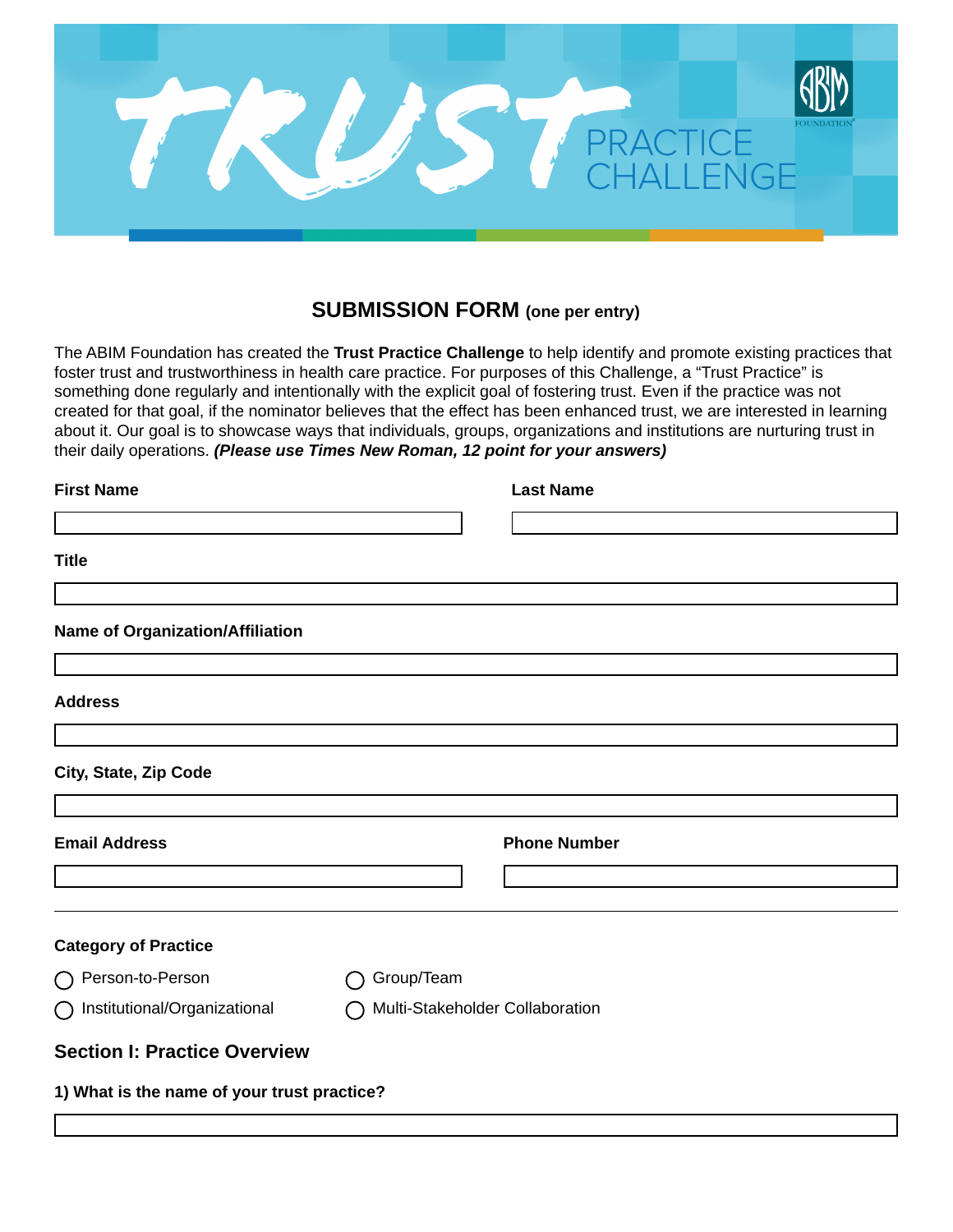## **2) Which of the following categories is most relevant to your practice (check one)?**

- $\bigcap$  Trust between patient and physician
- $\bigcap$  Trust among members of a team
- Trust between patient and organization/medical group/health system
- $\bigcap$  Trust between clinician and organization
- $\bigcap$  Trust between patients and health plans/insurers
- ◯ Clinician trust in technology
- ◯ Patient trust in technology
- $\bigcap$  Trust in science and evidence
- $\bigcap$  Trust in the media/social media
- $\bigcap$  Trust in government
- Trust in Medicare, Medicaid, Veterans Administration

## **Section II: Practice Impact**

## **3) How does the practice work? (500 words)**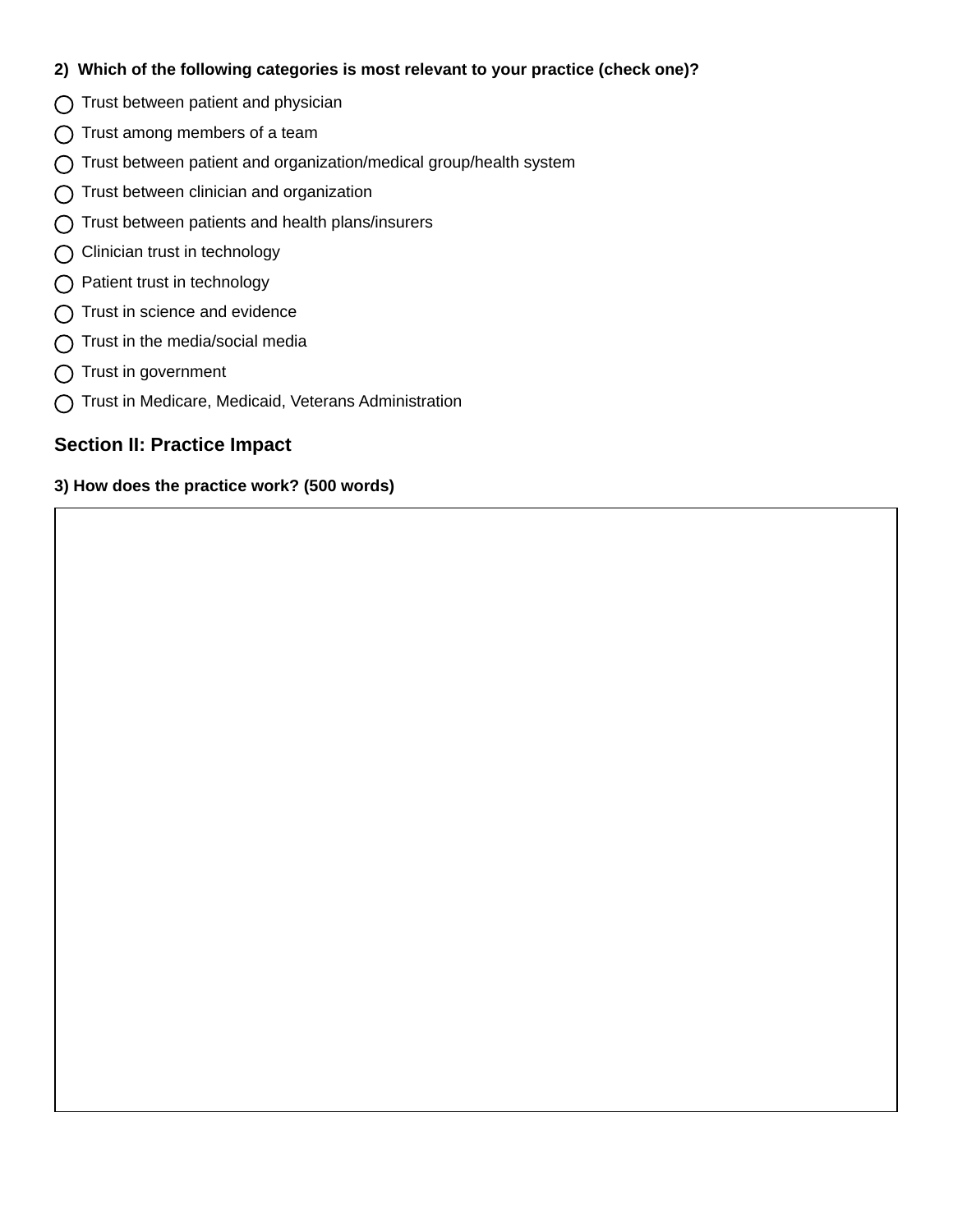**5) How did the practice come to be? Was there a problem or opportunity it was addressing? (500 words)**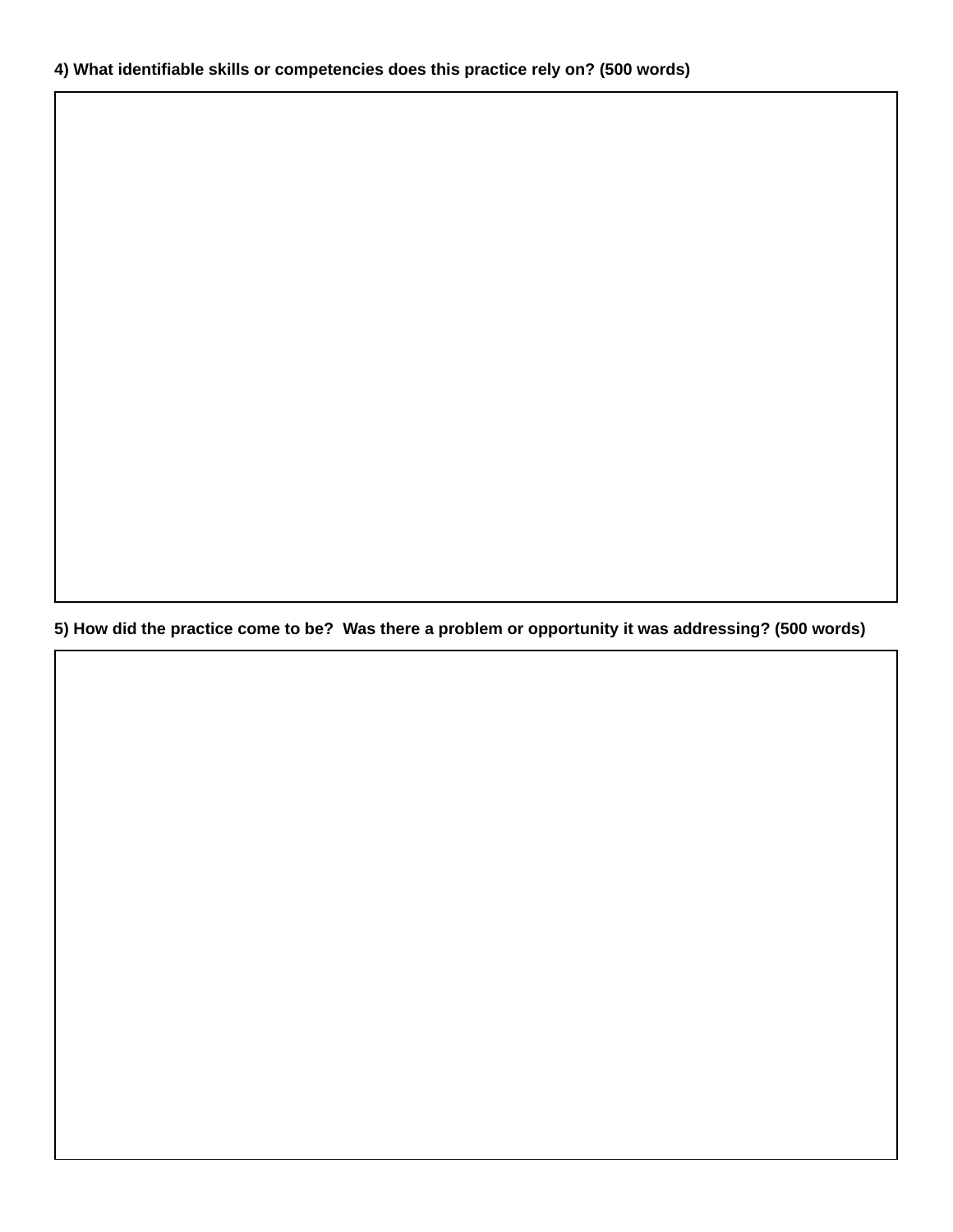**6) What makes you believe this practice is building trust? If there is any evidence (quantitative and/or qualitative) the practice changes trust, please provide it. (500 words)**

**7) Does the practice have institutional support and is it institutionalized? (500 words)**